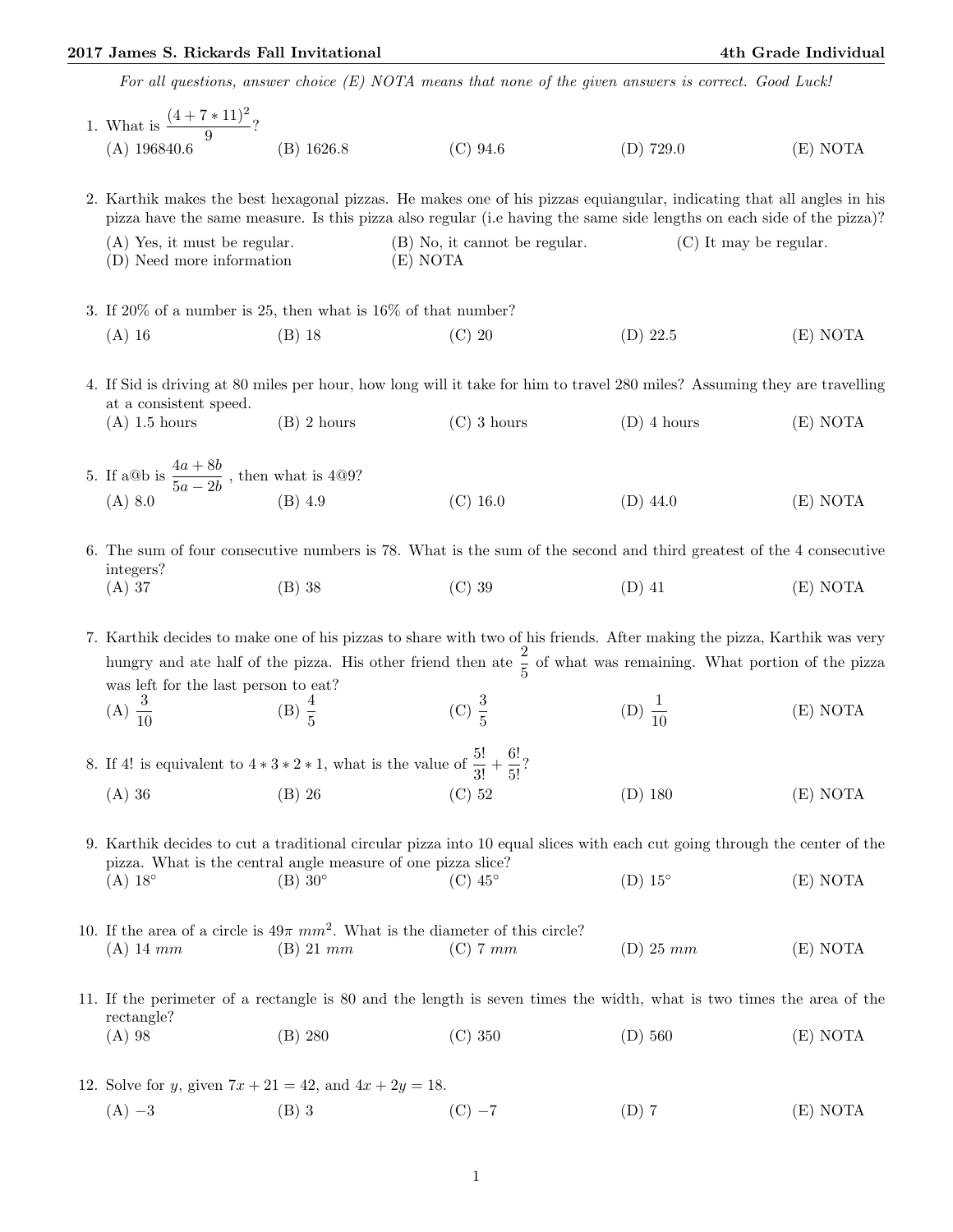| 4th Grade Individual<br>2017 James S. Rickards Fall Invitational                                                                                          |                                                                                                                                                                                          |                                                                      |                                                                                                                                                                                                                                                                     |                     |          |  |  |  |
|-----------------------------------------------------------------------------------------------------------------------------------------------------------|------------------------------------------------------------------------------------------------------------------------------------------------------------------------------------------|----------------------------------------------------------------------|---------------------------------------------------------------------------------------------------------------------------------------------------------------------------------------------------------------------------------------------------------------------|---------------------|----------|--|--|--|
|                                                                                                                                                           | $(A)$ 16                                                                                                                                                                                 | 13. What is the greatest common factor of 32, 48, and 96?<br>$(B)$ 4 | $(C)$ 32                                                                                                                                                                                                                                                            | $(D)$ 8             | (E) NOTA |  |  |  |
|                                                                                                                                                           | $(A)$ 25                                                                                                                                                                                 | $(B)$ 26                                                             | 14. Find the next term in the following arithmetic sequence: 3, 7, 11, 15, 19, 23<br>$(C)$ 28                                                                                                                                                                       | $(D)$ 27            | (E) NOTA |  |  |  |
|                                                                                                                                                           |                                                                                                                                                                                          |                                                                      | 15. Giovanni loves the movies. He decided to go see Cars 3 with 2 of his friends. Tickets costs $\frac{225}{60}$ . How much did                                                                                                                                     |                     |          |  |  |  |
|                                                                                                                                                           | $(A)$ 1125                                                                                                                                                                               | $(B)$ 11.25                                                          | Giovanni and his two friends pay altogether (excluding tax) for their movie tickets in cents?<br>$(C)$ 375                                                                                                                                                          | $(D)$ 3.75          | (E) NOTA |  |  |  |
|                                                                                                                                                           | 16. What is the square root of $(11^2 - (4 * 5) - 1)$ ?<br>$(A)$ 11                                                                                                                      | (B) 121                                                              | $(C)$ 100                                                                                                                                                                                                                                                           | $(D)$ 10            | (E) NOTA |  |  |  |
|                                                                                                                                                           | 17. What is 50% of 90% of 900?<br>$(A)$ 400                                                                                                                                              | $(B)$ 45                                                             | $(C)$ 450                                                                                                                                                                                                                                                           | $(D)$ 81            | (E) NOTA |  |  |  |
|                                                                                                                                                           | 18. What is $\frac{7}{5} - \frac{1}{8}$ ?<br>(A) $\frac{3}{20}$                                                                                                                          | (B) $\frac{51}{40}$                                                  | $(C) -2$                                                                                                                                                                                                                                                            | (D) $-\frac{3}{20}$ | (E) NOTA |  |  |  |
|                                                                                                                                                           | $(A)$ 7                                                                                                                                                                                  | how many chocolate chip cookies are in the jar?<br>$(B)$ 35          | 19. In a cookie jar, there are sugar, chocolate chip, and raisin cookies in a ratio of 2:7:1 numbers of cookies respectively.<br>Given that there are 50 cookies in the jar total and all cookies are either sugar, chocolate chip, or raisin flavored,<br>$(C)$ 10 | $(D)$ 5             | (E) NOTA |  |  |  |
|                                                                                                                                                           | $(A)$ \$43.20                                                                                                                                                                            | $(B)$ \$38.00                                                        | 20. Charitha wants to buy her newborn alpaca a new toy. The toy is priced at \$50, but it was then put at 20% off. If<br>there is an 8% sales tax on the discounted price, how much does the toy cost in dollars?<br>$(C)$ \$62.35                                  | $(D)$ \$47.80       | (E) NOTA |  |  |  |
|                                                                                                                                                           | 21. What is $3^6$ ?<br>(A) 216                                                                                                                                                           | (B) 729                                                              | $(C)$ 54                                                                                                                                                                                                                                                            | $(D)$ 18            | (E) NOTA |  |  |  |
|                                                                                                                                                           | does he spend studying in 3 weeks?<br>$(A)$ 50 hours                                                                                                                                     | $(B)$ 45 hours                                                       | 22. RJ spends 2 hours and 40 minutes a day studying for quizzes. If he only studies on weekdays, then how many hours<br>$(C)$ 38.5 hours                                                                                                                            | $(D)$ 8 hours       | (E) NOTA |  |  |  |
|                                                                                                                                                           |                                                                                                                                                                                          |                                                                      |                                                                                                                                                                                                                                                                     |                     |          |  |  |  |
|                                                                                                                                                           | $19, 11$ ?                                                                                                                                                                               |                                                                      |                                                                                                                                                                                                                                                                     |                     |          |  |  |  |
|                                                                                                                                                           | $(A)$ 11                                                                                                                                                                                 | $(B)$ 3                                                              | $(C)$ 10                                                                                                                                                                                                                                                            | $(D)$ 2             | (E) NOTA |  |  |  |
| 24. It takes Karthik exactly three hours and 50 minutes to make each pizza. If he worked for 20 hours continuously,<br>how many whole pizzas did he make? |                                                                                                                                                                                          |                                                                      |                                                                                                                                                                                                                                                                     |                     |          |  |  |  |
|                                                                                                                                                           | $(A)$ 4.8                                                                                                                                                                                | $(B)$ 4                                                              | (C) 5.2                                                                                                                                                                                                                                                             | $(D)$ 5             | (E) NOTA |  |  |  |
|                                                                                                                                                           | 25. Charitha is teaching her new alpaca about prime numbers. Charitha asks, "What is the third prime number times<br>the sixth prime number?" What is the answer to Charitha's question? |                                                                      |                                                                                                                                                                                                                                                                     |                     |          |  |  |  |
|                                                                                                                                                           | $(A)$ 33                                                                                                                                                                                 | $(B)$ 18                                                             | $(C)$ 39                                                                                                                                                                                                                                                            | $(D)$ 60            | (E) NOTA |  |  |  |